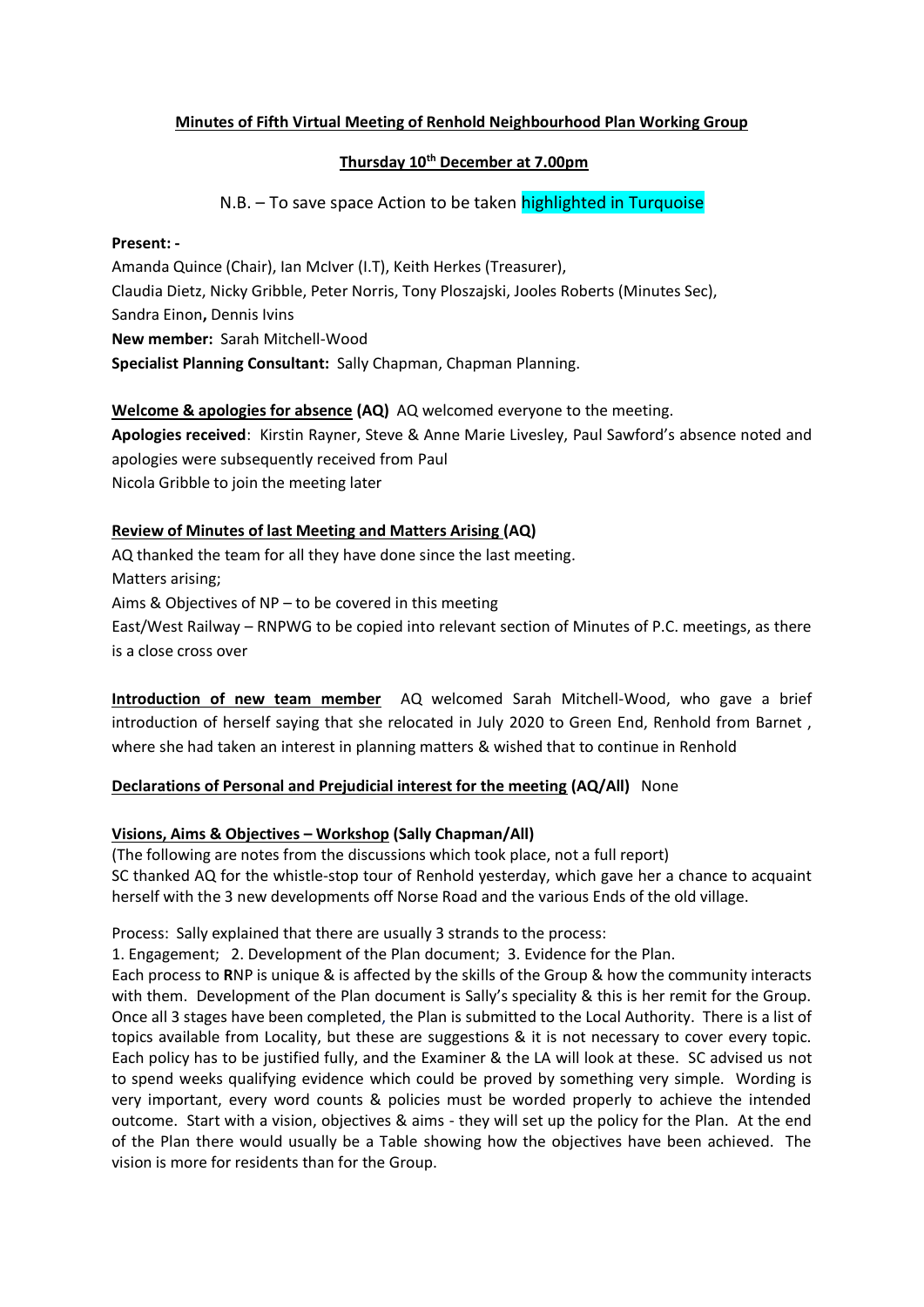Decide what is most important (this might be something like Heritage), prioriti**s**ing this will ensure everything else flows through, ensuring planning applications are determined in line with the Plan. Set out community aspirations (this might be something like a play area, additional trees for a copse etc). Developers will see these & may offer them initially, saving negotiation later. These aspirations are not examined so put in as much as possible.. There are basic conditions & legal requirements to the process with which SC will ensure that RNP complies. SC suggested an Action Plan, & was informed that SE is working on a Project Plan. Consultation with the community is carried out but need to avoid questionnaire fatigue.

#### There are 3 main audiences:

Residents – they expect to see their requests included & will vote at referendum

Examiner – they will make sure that the basic requirements have been fulfilled & legal requirements met. SC said give an introduction with information to show what sort of place the Parish is, complete a picture which overlaps with the residents' requests.

Developers & officers at the Council – these are interested in the policies, maps & wish list.

Style – The Plan can be a simple Word document, or something more grand, as long as it is functional it is fine. KH asked for an example, & SC said a description of the Parish & its issues, facilities and a summary. CD asked what happens as the aspirations change, and SC replied a review would take place every 5 years unless something triggered it earlier, e.g., a new Local Plan. NP can be reviewed to a limited extent without going through the process again – an annual update of progress could be put into the back of the Plan. However, if fundamental policies are changed, the process needs to start again.

Sally introduced her "Proposed Structure for Draft Neighbourhood Plan" template document – see attached – and talked the Group through it

Topic/Chapter Heading

The first 4 topics would be covered by standard wording.

Parishes descriptions/Issues Introduce the flavour of the Parish, the landscape etc.

Consultation Summary – SE will have knowledge of these – there has to be a summary of the consultation. Start folders now incl questionnaires, results, how the information was gleaned, add to these folders as the process proceeds. Publicity, website, photo of flyers on noticeboard. Make one person responsible for recording this information. TP, who has already started this, volunteered to take responsibility & was thanked by all. SE said there is no template which can help, it is common sense, and KH suggested it is an audit trail, what was done & how the Group got to the results. This document (Consultation Statement) will be available to the Public.

Vision AQ reminded everyone that the section from the PC which had already determined a vision about people and that had been advertised in the Annual Report be used as that, but SC advised that the NP vision fits well with that as it needs to be more about the place, although it can be about people as well. It only needs to be 3-4 sentences & SC will provide some examples. **R**NP's will be unique, i.e., the different Ends & new developments of the Parish, maintaining the characteristic nature of them, rural setting is important, acknowledge proximity to Bedford & how residents use its facilities. Landscape hill & valley, hill top setting to be retained. Parkland setting at A421 end. Working agricultural farmland to be preserved. Group put forward Community, Countryside, Connectiveness, Cohesion as being words to be used. Maintaining integrity of the village in proximity to Bedford, not form a part of it. SMW requested woodland (which she was informed is ancient woodland) be included.

NG joined the meeting at this point.

Chapter Headings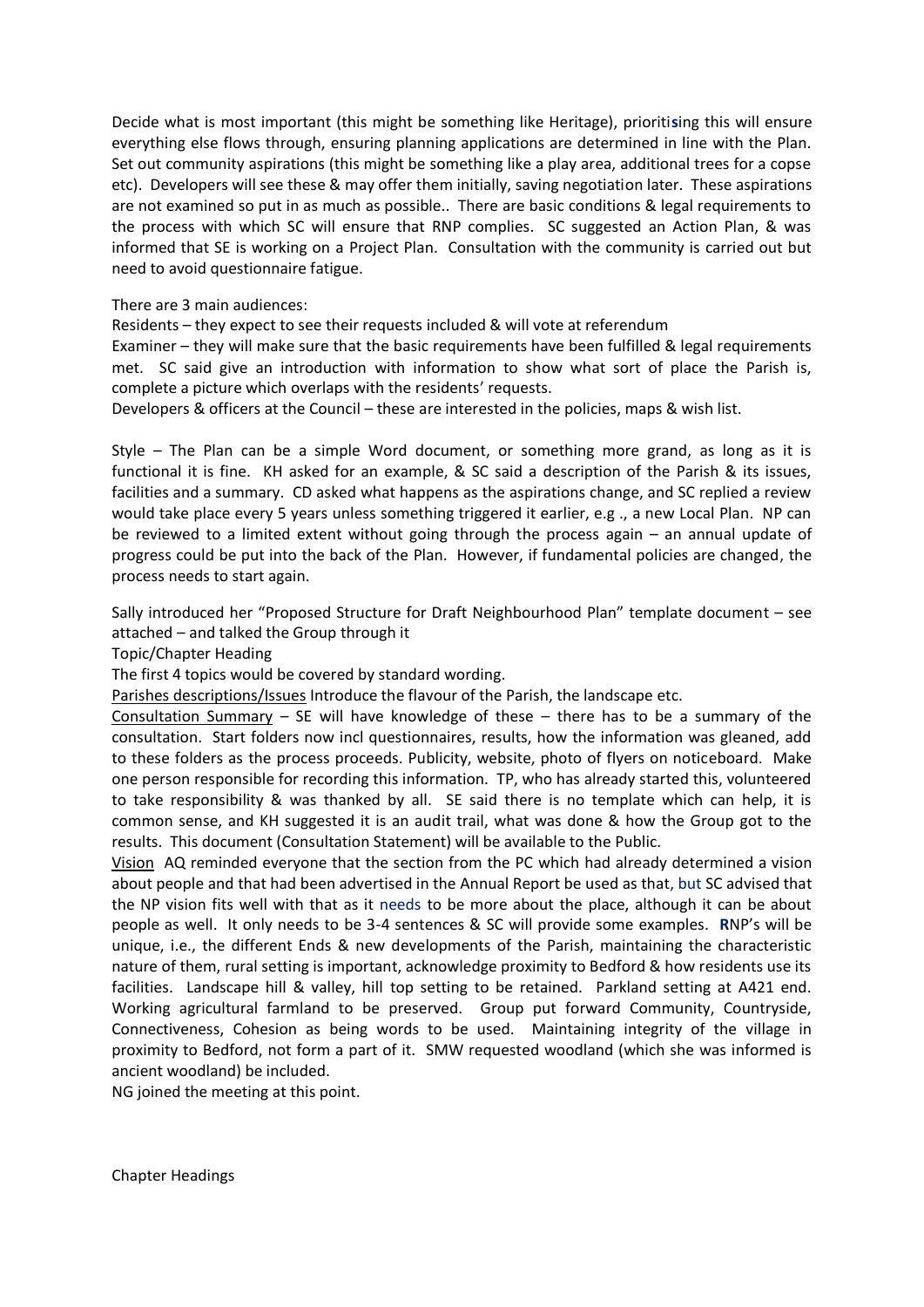Objectives Objectives are not policies Natural environment, retaining rural setting to come first. Talk about how new development should reflect rural character of the area & has to be appropriate. Small scale housing to enhance, & maintain & advance the rural character. NP said residents of the new developments value their views up towards the old village & the countryside on their doorstep. They do not want infill with modern houses. Preserve the green spaces between the estates.

DI suggested the wording be taken from the Survey Results analysis, highlighting positive aspects & future evolution. Examples to be supplied by SC. Consideration to this from **ALL** members of the Group requested & contributions put forward to AQ within 7 days.

SC went on to point out that unfortunately the Local Plan will overrule RNP. Latest policy always overrides older policies, new planning law overrides old. AQ said in her experience some developers do take NP's into account.

RNP needs to support local development, small cul-de-sacs of, say, 10 dwellings. 30 dwellings would not be characteristic with existing settlements.

Environment: Built & Natural This is where the GI plan will come in, noting views, where people walk incl. to school from the new developments, behaviour rather than land use. Point out that the residents of the new developments, named Cranbourne Gardens, Aspires and The Spires, like to be associated with the old village & do not necessarily want to become part of the urban area. The 3 developments are visually separated with green land in between. The separation between Bedford & Renhold needs to be maintained to avoid coalescence. SC will construct objectives around the words she has gleaned.

Housing There is a requirement for smaller, more affordable properties, both starter and retirement homes, to be determined by Beds RCC housing analysis. If a need is established from the resident survey, then the character of new houses to reflect the setting and in small clusters, the density to go in the Policy. Sustainable housing will be mentioned, with thought put to the legacy being left, but as no one in the Group has expertise this will not be in detail. SC will forward a document for NP's relating to climate change. There is a White Paper with a Government Statement which talks about including a design code to go alongside NP's and there is funding available if the RNP allocates land for housing. CD volunteered to look at this on behalf of the Group and AQ thanked her on behalf of the group for stepping up to that responsibility.

Traffic & Transport Roads should be safe & accessible to all road users (NG pointed out their use by equestrians). Pavements – most of which do not have kerbs - should likewise be safe for use.

Community facilities The shop, pub, village hall, school etc. These should be protected & where possible their loss resisted, although in the main in Renhold these are private enterprises. Aim to retain & encourage new. It was noted that lease on the pub, which is currently closed, is being advertised by the brewery as the current landlord will not be renewing his contract. AQ to ensure that this is noted by the PC also.

Recreation & Green Space The GI Plan will identify these. There are currently play areas on the new developments which should be protected, & new recreational areas should perhaps be encouraged particularly in the old village where there are no playground facilities.

Local Business A survey of who does what was suggested, and JR suggested this should be very carefully worded, as people working from home are likely to be suspicious of the motives behind it, what would they have to gain by completing their answers? KH suggested improved broadband might be one thing.

Community Spirit & Aspirations Traffic calming would go in & DI suggested using the Survey Results. The GI plan will cover this. Local green space aspiration will go **in** here too.

SMW suggested hedgerows could be included, and these will come up in the GI Plan, as will the new footway to the school.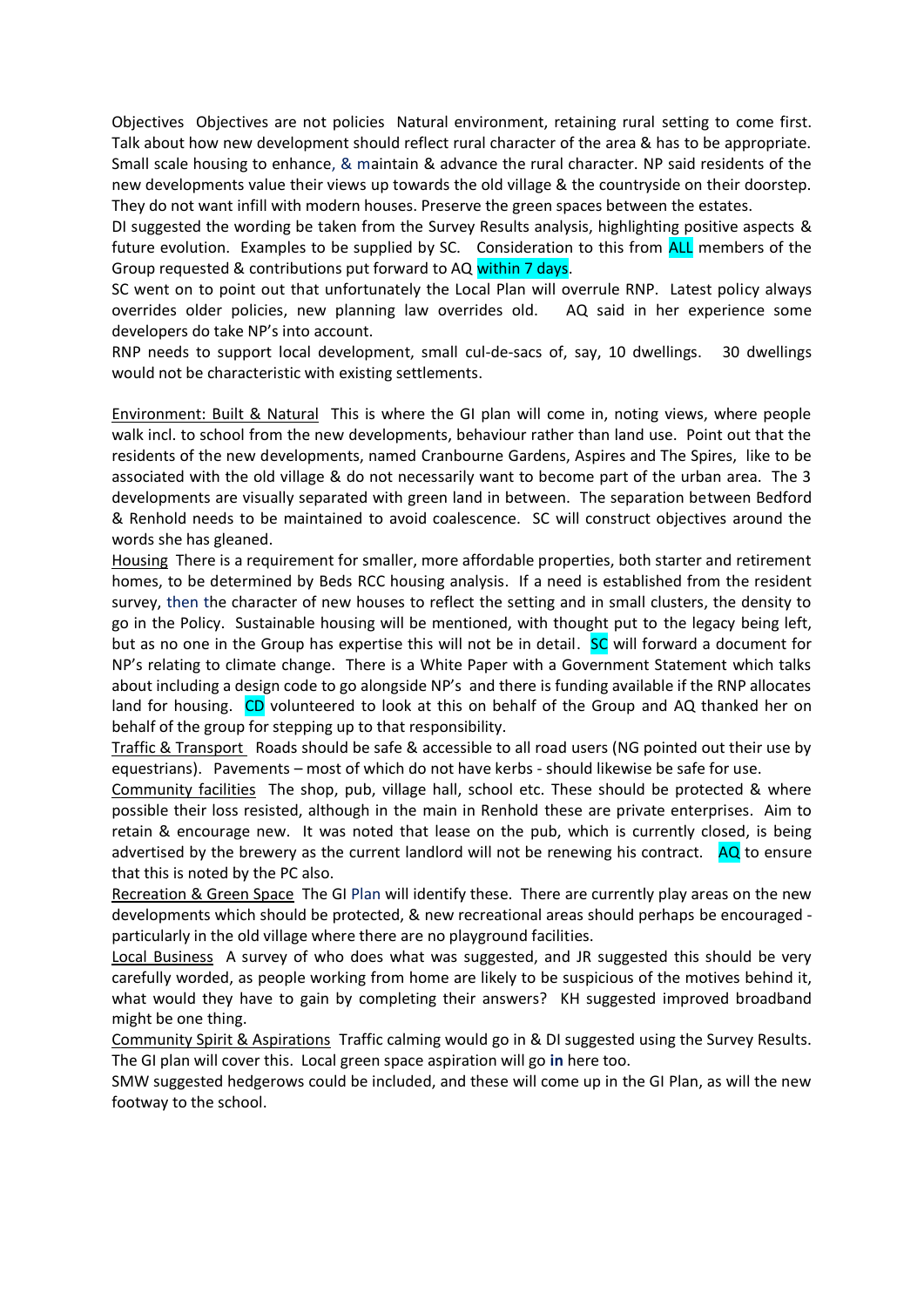## Monitoring & Implementation & Review

Allocating housing in the NP:-

Pros - Allocating housing offers respect to local needs

There is funding for Design Code and a Housing Needs study. It was noted there is discussion underway about the addition of 2 more charity cottages.

Cons – Referendum risk if site chosen is not a popular option

Site assessment would add an extra year to the timescale for the production of the Plan

It is not necessary at this time to make a decision with regard to allocating housing. AQ stated that there are currently 1,375 houses and SC said this would show in the Housing Needs Survey. Selfbuild would sit well in the character of Renhold. PN suggested "keeping powder dry" with regard to allocating housing.

SC will write up the Draft Plan Structure and will send to IM to distribute for comment. AQ asked everyone to think about the group's Vision and to respond to email ALL SC was thanked for her help, and she left the meeting.

## **RNPWG Update – GI Plan and Website (All)**

It was agreed at the last meeting that a good way to present the character of the village is with aerial photographs. KH did some research, with several companies not coming back to him, and has approached John Edwards with regard to taking photos using a SkyCam. John is licensed to work in the community, although he has not so far produced any photos for a NP. The charge for 20-30 photos of the different ends and new developments is estimated at £350. JR reminded the meeting that Kirstin had suggested that contact be made with her friend, who is the pilot who provided the photos for the Gamlingay plan and  $KH$  agreed to do this. PN suggested he might ask a local helicopter pilot, and JR offered to ask her husband if he had the equipment to take such photos. JR to inform PN

Cliff Andrews will run the GI Plan presentation at the meeting arranged for  $4<sup>th</sup>$  February at 7pm which it is hoped everyone will attend & AQ asked that the date be put into diaries. Members of the public will be invited to attend, although Cliff has suggested no more than 30 in total as being a practical number ALL

In the meantime**,** a flyer to alert all residents needs to be produced. To this end Steve Arnold from Ravensden has been contacted & he has agreed that Renhold NP may use his flyer as a basis for some ideas for the RNP.

Producing the flyer which will be used to engage people in the GI Plan , & a survey (which may be a separate document) with regard to the GI to be a priority. The deadline for getting these documents to be inserted into the Village Magazine is  $26<sup>th</sup>$  January, but they need to be with the printer at least 3 days before that. Anne Grant to be approached with regard to having an aide memoire printed actually in the Magazine Editorial, and inserting a flyer AQ

NG agreed to talk with her very helpful colleague & ask for help in preparing a draft of the flyer, with a montage of photos. AQ stated that the Locality Grant would pay for the flyer & survey

CD is coordinating a Gap Policy.  $SE$  to touch base with her with regard to the Project Plan & Gap Policy.

Look at the websites for Oakley & Ravensden ALL.

IM to circulate Ravensden's GI Plan Surveys, Newsletters and follow up Newsletters.

# **Website**

Robbie Bays Media, who designed the websites for Ravensden & Oakley, plus more than 60 other sites, has been recommended to KH. With regard to a site for RNP (for which there is Locality funding available), which might then extend to be part of the PC website, Robbie gave a very good